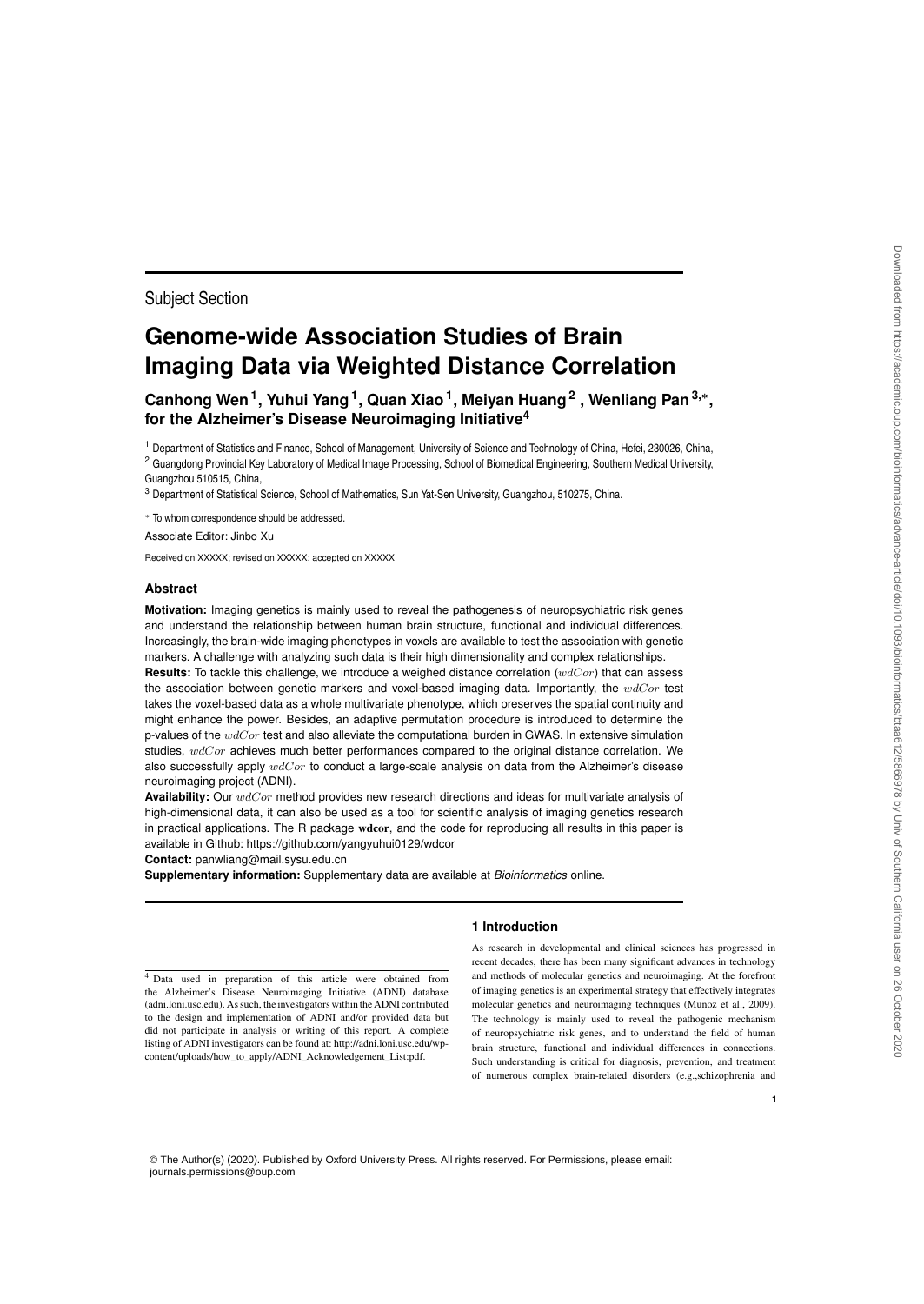Alzheimer's disease). This also makes imaging genetics a useful tool for discovering genes for mental illness risk (Hashimoto et al., 2015).

The main method currently of gene-hunting in imaging genetics is genome-wide association study (GWAS). Several studies used a massunivariate linear modeling (MULM) approach. Stein et al., 2010 proposed a voxel-based genome-wide association study (vGWAS), for pair analysis of each single nucleotide polymorphism (SNP) and each voxel. But treating each single voxel as a phenotype ignores the spatial continuity between the imaging data, i.e. the strong structural connections between voxelbased phenotypes, which are expected to share some common genetic variations. Besides, a large number of multiple comparisons make the vGWAS computationally intensive and they failed to find any significant result in their analysis. To reduce the number of tests, Hibar et al., 2011 proposed the voxel-based gene-wide association study (vGeneWAS), a method reduces the dimensionality of genome by considering voxel wise association with each gene. In order to reduce the computational burden, Huang et al., 2015 proposed a fast voxelwise genome wide association analysis (FVGWAS) framework to efficiently carry out vGWAS analysis.

Other potential whole-brain, genome-wide association studies are based on penalized and sparse regression techniques. The regression model based on the  $L_1$  norm constraint has been successfully applied to multivariate genetic data analysis (Kohannim et al., 2012; Yang et al., 2015). However, these methods do not fully consider the structural relationship between the characteristic variables. After, Silver et al., 2012 and Yuan and Lin, 2006 proposed a group version of sparse models to solve the imaging genetic problems. Related studies are Kohannim et al., 2011 using ridge regression and Kohannim et al., 2012 using  $L_1 + L_2$ regularization. Besides, Vounou et al., 2010a proposed the sparse reducedrank regression (sRRR) model for the detection of genetic associations in imaging genetics studies involving high dimensional phenotypes. This method can simultaneously selects SNP variants and regions of association leveraging signal sparsity, but it is limited to linear correlation.

Another method named sparse canonical correlation analysis (SCCA) models, which is a powerful bi-multivariate analysis technique, have been used for imaging genetic association analysis. Witten et al., 2009 developed a penalized matrix decomposition (PMD) method and applied it to solve CCA with lasso and fuse lasso penalties. After that, Chen and Liu, 2012 developed an algorithm for solving CCA with overlapping group-lasso penalty and network-based fusion penalty. Besides, Lin et al., 2014 integrated the the prior knowledge with group lasso regularizer and SCCA model, to explore the correlation between genetic variation and brain activity. Du et al., 2014 proposed S2CCA using group lasso, and incorporated both the covariance matrix information and the priori knowledge information to discover group-level bi-multivariate associations.

Recently, a class of nonparametric approaches have been carried out to resolve the problem of the correlation analysis between two multivariate variables, with the distance covariance/correlation  $(dCor, SzéKely et al.,)$ 2007) as the most prominent one. Distance covariance/correlation is introduced to measure both linear and non-linear dependence between two random vectors in arbitrary dimension without relying any model assumption, making it more applicable for processing data in imaging genetics. SzéKely and Rizzo, 2009 introduce the concept of covariance of stochastic process, and then they extended the distance correlation to the problem of testing the independence of random vectors in high dimensions (SzéKely and Rizzo, 2013). *Energy statistics* as a statistical distance, proposed on the basis of distance, was more general and powerful against classical statistics (Székely and Rizzo, 2013). Besides, Székely et al., 2014 defined the partial distance correlation statistics with the help of Hilbert space, and develop a test for zero partial distance correlation. For real-valued variables, the complexity of calculating distance covariance by definition is  $O(n^2)$ , Huo and Székely, 2016 proposed an  $O(n \log(n))$ 

algorithm and reduced the complexity of  $dCov$  calculation. Geerligs et al., 2016 proposed a new method based on distance correlation to study the brain-wide functional connectivity and structural covariance. Wen et al., 2018 applied the distance covariance test to assess the dependence between SNPs and diffusion tensor imaging phenotypes. Throughout these articles,  $dCor$  performs well, but it only illustrates that  $dCor$  performs well in low-dimensional scenarios. For example, Wen et al., 2018 considered the ROI-based phenotypes and the dimension of phenotypes is 42; Geerligs et al., 2016 analyzed the voxel-based measurements within each ROI, which contains dozens of voxels on average. Yet for the brain-wide imaging phenotype, the number of voxels could be thousands or even higher. Under such high-dimensional settings,  $dCor$  might be invalid. As shown in Reddi et al., 2015, the power of the  $dCor$  falls sharply as the dimension increases, which implies that  $dCor$  is not suitable for brain-wide imaging genetic data. To overcome the noted limitations of the existing methods, we proposed a novel framework for association analysis in imaging genetics based on a weighted distance correlation measure. In a high-dimensional voxel-based phenotype, it is often assumed that there is only a small amount of voxels are associated with the genetic marker(s) that we are examined (Vounou et al., 2010b). The weighted distance correlation  $(wdCor)$  is conducted by assigning positive weights to the true dependent voxels and negligible weights to the remaining independent voxels, and evaluating distance correlation based on the weighted voxels. In this way, we can alleviate the power loss of  $dCor$  caused by the curse of dimensionality. We summarize our contributions as following:

- 1. We propose an efficient method to solve the association problem between the brain-wide voxel phenotypes and genome-wide genetic markers.
- 2. Our method takes the voxel-based data as a whole multivariate phenotype, which preserves the spatial continuity and might enhance the detection power.
- 3. An adaptive permutation procedure is introduced to make the proposed test feasible for GWAS.

The paper is organized as follows. In Section 2, we introduce the  $wdCor$  and show its applicability in the independence test with two permutation procedures. Section 3 evaluates the finite sample performance of  $wdCor$  including two parts : the Type-I error and the power of  $wdCor.$  In Section 4, we apply  $wdCor$  to analyse a large-scale data from the Alzheimer's disease neuroimaging (ADNI) project, and compare its performance with  $dCor$ .

#### **2 Methods**

#### 2.1 Overview of distance correlation

First, we will introduce the background of distance correlation, which was proposed for measuring and testing dependence between two random vectors  $X$  and  $Y$ . Distance correlation, which generalizes the idea of Pearson correlation, enjoys two remarkable properties: (1)  $dCor(X, Y)$  is defined for X and Y of arbitrary dimensions. (2)  $dCor(X, Y) = 0$  if and only if  $X$  and  $Y$  are independent. Thus, the proposed test based on distance correlation is sensitive to all types of departures from independence, including nonlinear or nonmonotone dependence structure.

The formal definitions of population coefficients  $dCor$  and  $dCov$ are given in SzéKely et al., 2007. Assume  $X \in \mathbb{R}^p$  and  $Y \in \mathbb{R}^q$ , let  $\phi_X(t)$  and  $\phi_Y(s)$  be the respective characteristic functions of X and Y, and  $\phi_{X,Y}(t,s)$  be the joint characteristic function of  $(X,Y)$ . Distance covariance between  $X$  and  $Y$  with finite first moments is given by

$$
dCov^{2}(X,Y) = \frac{1}{c_{p}c_{q}} \int_{\mathbb{R}^{p+q}} \frac{\|\phi_{X,Y}(t,s) - \phi_{X}(t)\phi_{Y}(s)\|^{2}}{\|t\|_{p}^{1+p} \|s\|_{q}^{1+q}} dt ds,
$$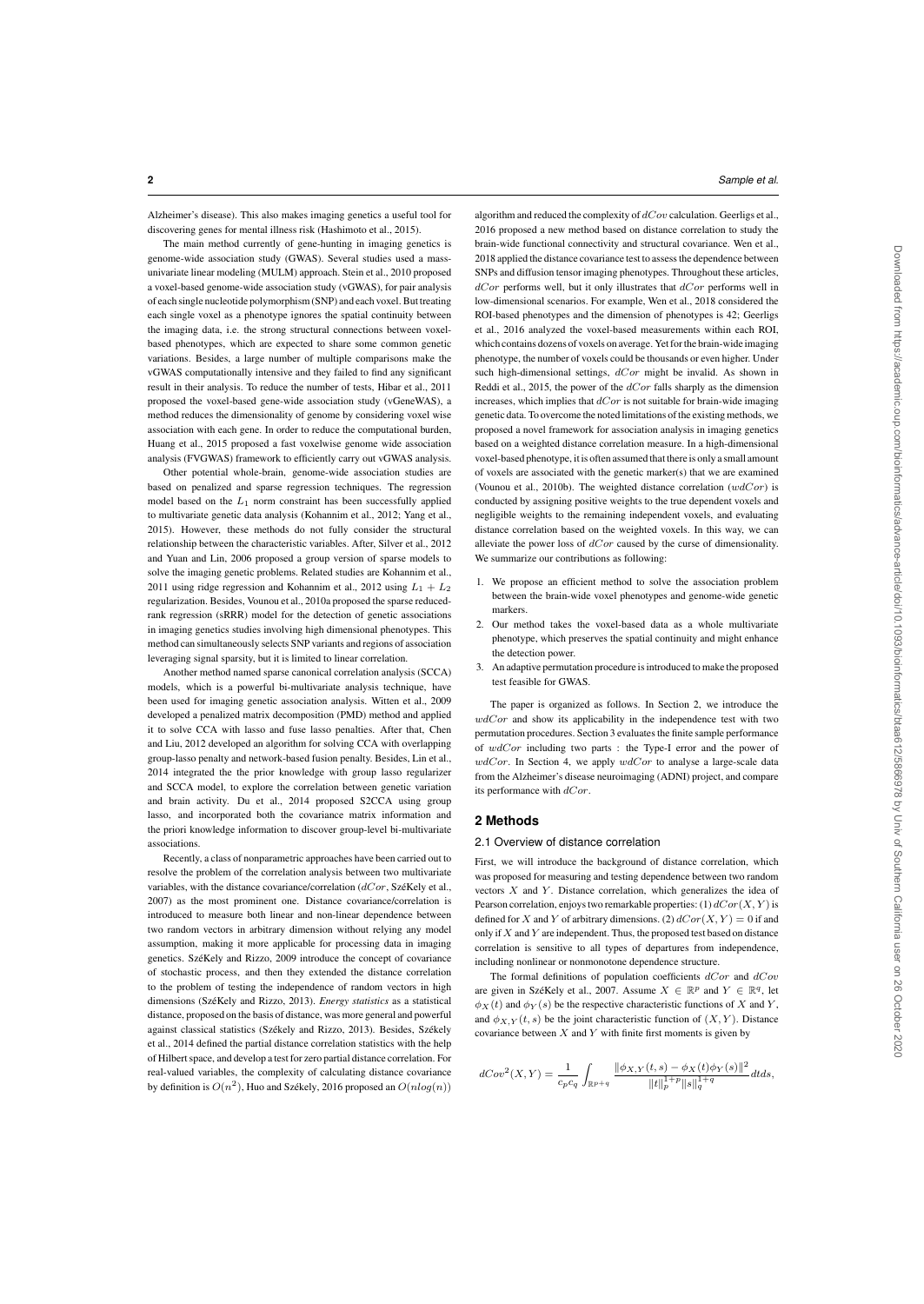where  $\|\cdot\|_p, \|\cdot\|_q$  stand for the Euclidean norm and  $c_p, c_q$  are some constants. Analogous to Pearson correlation, distance correlation is defined as

$$
dCor(X,Y) = \begin{cases} \frac{dCov(X,Y)}{\sqrt{dVar(X)dVar(Y)}}, & dVar(X)dVar(Y) > 0, \\ 0, & dVar(X)dVar(Y) = 0. \end{cases}
$$

where  $dVar(X) = dCov(X, X)$ .

SzéKely et al., 2007 proposed to estimate  $dCor$  and  $dCov$  through the usual moment estimation. To be precise, for an observed random sample  $(X, Y) = \{(X_i, Y_i) : i = 1, ..., n\}$ , define

$$
a_{kl} = \|X_k - X_l\|_p, \; b_{kl} = \|Y_k - Y_l\|_q
$$

for  $k, l = 1, \ldots, n$ . Then compute the double-centering to the Euclidean distance matrices  $(a_{kl})$  and  $(b_{kl})$ :

$$
A_{kl} = a_{kl} - \bar{a}_{k.} - \bar{a}_{.l} + \bar{a}_{.l},
$$
  

$$
B_{kl} = b_{kl} - \bar{b}_{k.} - \bar{b}_{.l} + \bar{b}_{.l},
$$

where  $\bar{a}_{k} = \frac{1}{n} \sum_{l=1}^{n} a_{kl}$  is the k-th row mean,  $\bar{a}_{\cdot l} = \frac{1}{n} \sum_{k=1}^{n} a_{kl}$  is the *l*-th column mean and  $\bar{a}$ . is the grand mean of the distance matrix of X. Analogously,  $\bar{b}_k$ ,  $\bar{b}_l$  and  $\bar{b}_l$  can be also defined.

The empirical distance covariance and empirical distance variance are defined as

$$
\widehat{dCov}^2(\mathbf{X}, \mathbf{Y}) = \frac{1}{n^2} \sum_{k,l=1}^n A_{kl} B_{kl},
$$

$$
\widehat{dVar}^2(\mathbf{X}) = \frac{1}{n^2} \sum_{k,l=1}^n A_{kl}^2, \quad \widehat{dVar}^2(\mathbf{Y}) = \frac{1}{n^2} \sum_{k,l=1}^n B_{kl}^2.
$$

Accordingly, the empirical distance correlation can be defined as

$$
\widehat{dCor}(\mathbf{X}, \mathbf{Y}) = \begin{cases}\n\frac{\widehat{dCov}(\mathbf{X}, \mathbf{Y})}{\sqrt{\widehat{dVar}(\mathbf{X}) \widehat{dVar}(\mathbf{Y})}}, & \widehat{dVar}(\mathbf{X}) \widehat{dVar}(\mathbf{Y}) > 0, \\
0, & \widehat{dVar}(\mathbf{X}) \widehat{dVar}(\mathbf{Y}) = 0.\n\end{cases}
$$

## 2.2 Weighted distance correlation  $(wdCor)$

Distance covariance or distance correlation provides a new approach to testing the independence of two random vectors. However, Reddi et al., 2015 showed that the power of  $dCor$  drops polynomially with increasing dimension. That is to say, *dCor* does not perform well in high-dimensional cases. This may be caused by the increasing noise with the increase dimension of X and/or Y. As the dimension of Y increases with those dependent parts of *Y* remain unchanged, the proportion of the dependent parts will become smaller and smaller. Conversely, the independent parts turn to occupy an increasing proportion in calculating *dCor*, resulting in a low power in high dimensions.

We let  $X \in \mathbb{R}$  be the genetic marker of interest and  $Y \in \mathbb{R}^q$  be the imaging phenotype. In order to avoid the power of *dCor* falling sharply as the dimension of *Y* increases, it is necessary to highlight the dependent parts of *Y* when calculating *dCor* and to minimize the influence of the independent parts. Therefore, we are motivated to assign different weights according to their dependence. Specifically, when calculating *dCor*, the dependent parts of *Y* are given a larger weight, and those independent parts are assigned a smaller weight to relieve their influ/ence. Hence, we make the following improvements based on the original *dCor* and define this new statistic as weighted distance correlation (*wdCor*):

$$
wdCor(X, Y; \omega) = dCor(X, (\omega_1 Y_1, \omega_2 Y_2, \dots, \omega_q Y_q)),
$$

such that  $\sum_{i=1}^{q} \omega_i^2 = 1$ . With various values of  $\omega = (\omega_1, \omega_2, \dots, \omega_q)$ , we obtain a class of distance correlation, including the original distance

correlation as the special case that  $\omega = (1/\sqrt{q}, 1/\sqrt{q}, \ldots, 1/\sqrt{q})$ . It is a key issue to reasonably determine  $\omega$  making the weights of the dependent parts are non-zero and the weights of the independent parts are as small as possible. However, optimizing the objection function directly to obtain the weight function  $\omega$  is very difficult due to distance correlation for the weight function  $\omega$  is nonconvex. Notice that distance correlation is a general dependence measure of  $X$  and  $Y_i$ , which can detect either linear or nonlinear dependence. Moreover, distance correlation is defined in a finite interval with  $0 \leq dCor \leq 1$ , and kind of computationally fast. So here we consider a function of  $dCor(X, Y_i)$  as weight function.

Inspired by the adaptive Lasso (Zou, 2006), we can transform the original optimization as follows. Denote  $\beta = (\beta_1, \beta_2, \dots, \beta_q)$ , we let

$$
\beta_j = dCor(X, Y_j), \ \omega_j = \frac{\beta_j^{\gamma}}{\|\beta^{\gamma}\|_2},
$$

for  $j = 1, 2, ..., q$ . Under the above transform, the value of  $\omega_j$ ranges from 0 to 1. As  $\gamma$  increases, those parts of Y which have stronger dependence with  $X$  will be highlighted and the those redundant of  $Y$  will be gradually ignored in the calculation of  $wdCor$ . That is because larger  $\gamma$  makes the weights of those dependent parts occupied more share in the whole weight vector. Of all  $\gamma$  choices, we denote the one that maximizes  $wdCor$  as the optimal:

$$
\gamma_{opt} = \arg\max_{\gamma} \text{wdCor}(X, Y; \omega)
$$
  
= 
$$
\arg\max_{\gamma} dCor(X, (\omega_1 Y_1, \omega_2 Y_2, \dots, \omega_q Y_q)).
$$

Hence, the optimal weight is

$$
\omega_{opt} = \frac{\beta^{\gamma_{opt}}}{\|\beta^{\gamma_{opt}}\|_2}.
$$
\n(1)

In this way, we transform the optimization problem involving  $q$ dimensional variable, say  $\omega$ , to the univariate optimization problem of  $\gamma$ . This simplified strategy highly reduces the complexity of the original problem and keeps the efficiency of  $wdCor$ . Notice that in practice, we cannot exhaust all possible values of  $\gamma$  to find the  $\omega_{opt}$ , which may increase the computational burden. Also, we need to guarantee the efficiency of the  $wdCor$  test. Considering these two points, we extract some SNPs from our ADNI data set in advance and calculate the optimal  $\gamma$ . The testing result shows that the optimal  $\gamma$  is relatively concentrated and stable. Using these results as a reference, we define a positive integer set  $\Gamma = \{1, 3, 5, \ldots, 15\}$ , after  $\gamma$  traverses the set, the optimal gamma is selected. Finally, we obtain the weighted distance correlation with the optimal weight:

$$
wdCor(X, Y; \omega_{opt}) = dCor(X, (\omega_{opt,1}Y_1, \ldots, \omega_{opt,q}Y_q)),
$$

such that  $\sum_{i=1}^{q} \omega_{opt,i}^2 = 1$ .

Similar to the empirical distance correlation, we can also obtain the empirical weighted distance correlation as follows

$$
\widehat{wdCor}(\mathbf{X}, \mathbf{Y}; \hat{\omega}_{opt}) = \max_{\gamma \in \Gamma} \widehat{wdCor}(\mathbf{X}, \mathbf{Y}; \omega)
$$

$$
= \max_{\gamma \in \Gamma} \widehat{dCor}(\mathbf{X}, (\omega_1 \mathbf{Y}_1, \dots, \omega_q \mathbf{Y}_q)).
$$

2.3 Permutation procedure for the  $wdCor$  test

As shown in SzéKely et al., 2007, the asymptotic distribution of distance covariance under null hypothesis is hard to compute in practice and a permutation procedure is introduced to estimate it. Motivated by this, we here introduce a permutation procedure to determine the null distribution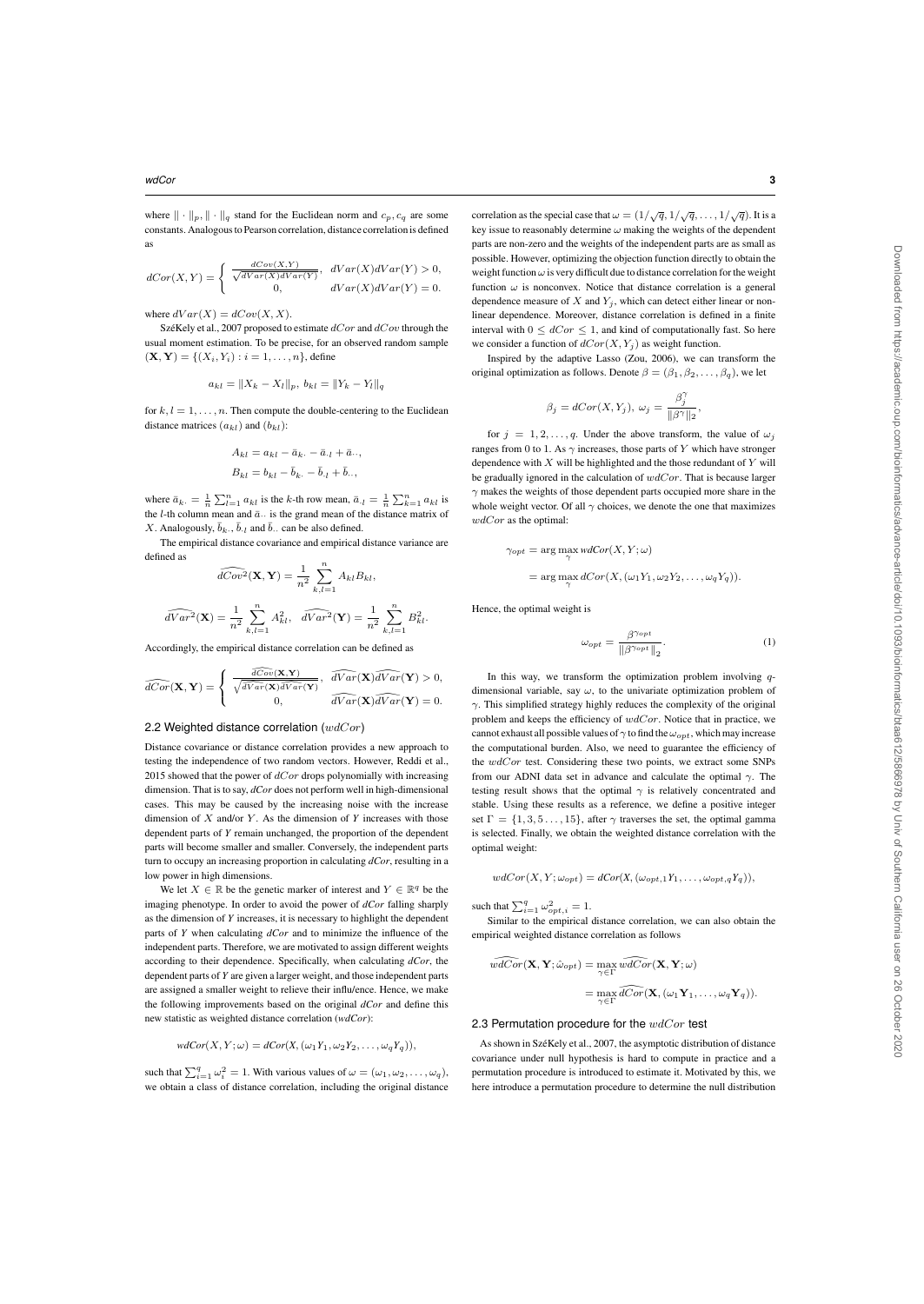Algorithm 1. Permutation procedure for the *wdCor* test

- 1. Given a sample  $(\mathbf{X}, \mathbf{Y}) = \{ (X_i, Y_i), i = 1, ..., n \}$ , calculate the test statistic  $\widehat{WD} \triangleq \widehat{wdCor}(\mathbf{X}, \mathbf{Y}; \hat{\omega}_{opt})$  on the given sample.
- 2. For a sample  $(X, Y)$ , we randomly permute the indices  $\{1, \ldots, n\}$ , denoted the permuted indices as  $\{i_1, \ldots, i_n\}$ , and determine the permuted sample by  $(X, Y^*)$ , where Y<sup>\*</sup>  ${Y_{i_1}, \ldots, Y_{i_n}}$ . Compute the permutation test statistic  $\widehat{WD}^* \triangleq$  $\widehat{wdCor}(\mathbf{X}, \mathbf{Y}^*; \hat{\omega}^*_{opt}).$
- 3. Repeat step 2 for T times to get  $\widehat{WD}^{*(1)}, \ldots, \widehat{WD}^{*(T)}$ . For a pre-specified significant level  $\alpha$ , calculate the empirical p-value

$$
\hat{p} = \frac{1}{T} \sum_{i=1}^{T} I(\widehat{WD}^{*(i)} \ge \widehat{WD}),
$$

where  $I(\cdot)$  is the indicator function.

4. Reject  $H_0$  if  $\hat{p} \leq \alpha$ .

For data in a large-scale GWAS, the permutation time in the above procedure should be larger than millions, i.e.,  $T \approx 10^6$ , to avoid failure in the Type-I error control. Moreover, the procedure is applied for each SNP, which aggravates the computation burden and might be infeasible in GWAS. Thus a computationally efficient algorithm is urgent. In GWAS, it is assumed that the vast majority of SNPs are non-causal/independent to the phenotype. Identifying these SNPs early in permutation testing could reduce the total number of permutation times. An intuitive idea is that we may terminate the permutation at an early stage if there is little or even no evidence towards alternative based on the *wdCor* statistic, while perform exhaustive permutations for strongly dependent features (Besag and Clifford, 1991).

Here, we propose an adaptive permutation strategy by using an appropriate permutation time  $T$  bases on the dependence level. Specifically, we first apply Algorithm 1 with  $T = T_0$  (say 10) to calculate a rough p-value for each SNP, and screen out those SNPs with larger pvalues. Then we apply **Algorithm 1** with  $T = T_1$  (>  $T_0$ ) to update the p-values for the remaining SNPs. The above procedure is applied with gradually increasing permutation times, say  $\{T_0, T_1, \ldots, T_k\}$ , and stops when there is no SNPs left. We summarize the adaptive permutation procedure for testing independence in high-dimensional studies having a large number of tests as follows:

Algorithm 2. Adaptive permutation procedure for the *wdCor* statistic

- 1. Determine the number of independent tests  $(m)$  and the remaining set  $(RS = \{1, \ldots, m\})$ . Initialize the number of permutations  $T_0$ and the threshold  $\alpha_0$ .
- 2. While RS is not empty,
	- For each SNP, run Algorithm 1 with  $T = T_0$  and denote the output p-value as  $\{\hat{p}_1, \ldots, \hat{p}_m\}$ .
	- Screen out the SNPs with their p-values larger than  $\alpha_0$  and update RS. That is,  $RS = \{j, \hat{p}_j \le \alpha_0\}.$
	- Determine  $\alpha_0 = \alpha_0/10$  and  $T_0 = 10 \times T_0$ .

#### **3 Simulation**

In this section, we compare the performance of our proposed tests (*wdCor*) with the *dCor* test proposed by SzéKely et al., 2007. To be fair, we use the permutation procedure to calculate the p-values for both methods. Here, we set  $T = 200$ ,  $m = 500$ , the nominal level of significance at 0.05.

The genetic marker  $X \in \mathbb{R}$  consists of n i.i.d. random variables from Binomial distribution with size 2 and probability p. The noise  $E = (E_{ij})_{n \times q} = (E_1, \dots, E_q)$  is generated from multivariate normal distribution  $N(\mathbf{0}, \Sigma)$ , where  $\Sigma = (\sigma_{ij})$  and  $\sigma_{ij} = \rho^{|i-j|}$ . For the imaging phenotype  $Y = (Y_1, Y_2, \ldots, Y_q)$ , we consider the following five cases:

Case 1: 
$$
Y_j = E_j
$$
,  $j = 1, 2, ..., q$ .

Case 2:

Case 3

Case 4:

$$
Y_j = \begin{cases} \beta X + E_j, & j = 1, 2, \dots, q_1, \\ E_j, & \text{otherwise.} \end{cases}
$$

$$
Y_j = \begin{cases} \beta X^2 + E_j, & j = 1, \\ \beta X + E_j, & j = 2, ..., q_1, \\ E_j, & \text{otherwise.} \end{cases}
$$

Case 5

 $Y_j =$ 

 $\sqrt{ }$ J  $\mathbf{I}$ 

$$
Y_j = \begin{cases} \beta X^2 + E_j, & j = 1, \\ \sin(\pi X/6) + E_j, & j = 2, 3, \\ \beta X, & j = 4, \dots, q_1, \\ E_j, & \text{otherwise.} \end{cases}
$$

 $sin(\pi X/6) + E_j,$   $j = 1,$ <br>  $\beta X + E_j,$   $j = 2,$ 

 $j = 2, \ldots, q_1,$ 

 $E_i$ , otherwise.

Case 6:

$$
Y_j = \left\{ \begin{array}{c} \tan(X/2) + E_j, \quad j = 1, \\ \ln(X+1) + E_j, \quad j = 2, \\ 0.2^X + E_j, \quad j = 3, \\ 0.1 + 0.1X + 0.1X^2 + E_j, \quad j = 4, \\ \beta X + E_j, \quad j = 5, \ldots, q_1, \\ E_j, \quad \text{otherwise.} \end{array} \right.
$$

**Case 1** considers the situation when the genetic marker  $X$  and the phenotype Y are independent. In Cases 2-6, the phenotype Y is dependent with the genetic marker  $X$ . There is linear dependence between  $X$  and the first  $q_1$  coordinates of Y in Case 2. In Case 3-4, there are also linear dependence between X and the  $2 - q_1$  coordinates of Y, but there are nonlinear dependence between  $X$  and the first coordinate of  $Y$  compared to Case 2. In particular, there is quadratic and sine dependence in Case 3 and Case 4, respectively. In Case 5, the dependence contains both quadratic and trigonometric function. The most complicated dependence is shown in Case 6, with tangent, logarithmic, exponential function and polynomial are applied.

#### 3.1 Proper definition of weights

In this section, we assess whether the weights defined in Equation (1) can identify the true dependent parts of the phenotype  $Y$ . We fix the coefficient  $\beta$  to be 0.3 and  $\rho = 0$ . The sample size *n* is 200 and the number of true dependent coordinates in Y is  $q_1 = 10$ . We choose the dimension of Y as  $q = 10$  for Case 1 and  $q = 10, 20, 50, 100, 200$  for Cases 2-6. The average of the optimal weights between  $X$  and the first 10 coordinates of Y are presented in Supplementary Figure 1.

For Case 1 with  $q = 10$ , it can be seen from the left panel of Supplementary Figure 1 a that the weights stay almost the same for all dimensions in Y . Besides, the statistic values from *wdCor* is not significant

In practice, we can initialize as  $T_0 = 10$  and  $\alpha_0 = 1/T_0$ . Notice that the adaptive permutation is much faster than the standard permutation and provides good estimates of p-values, and thus it is computationally feasible for GWAS.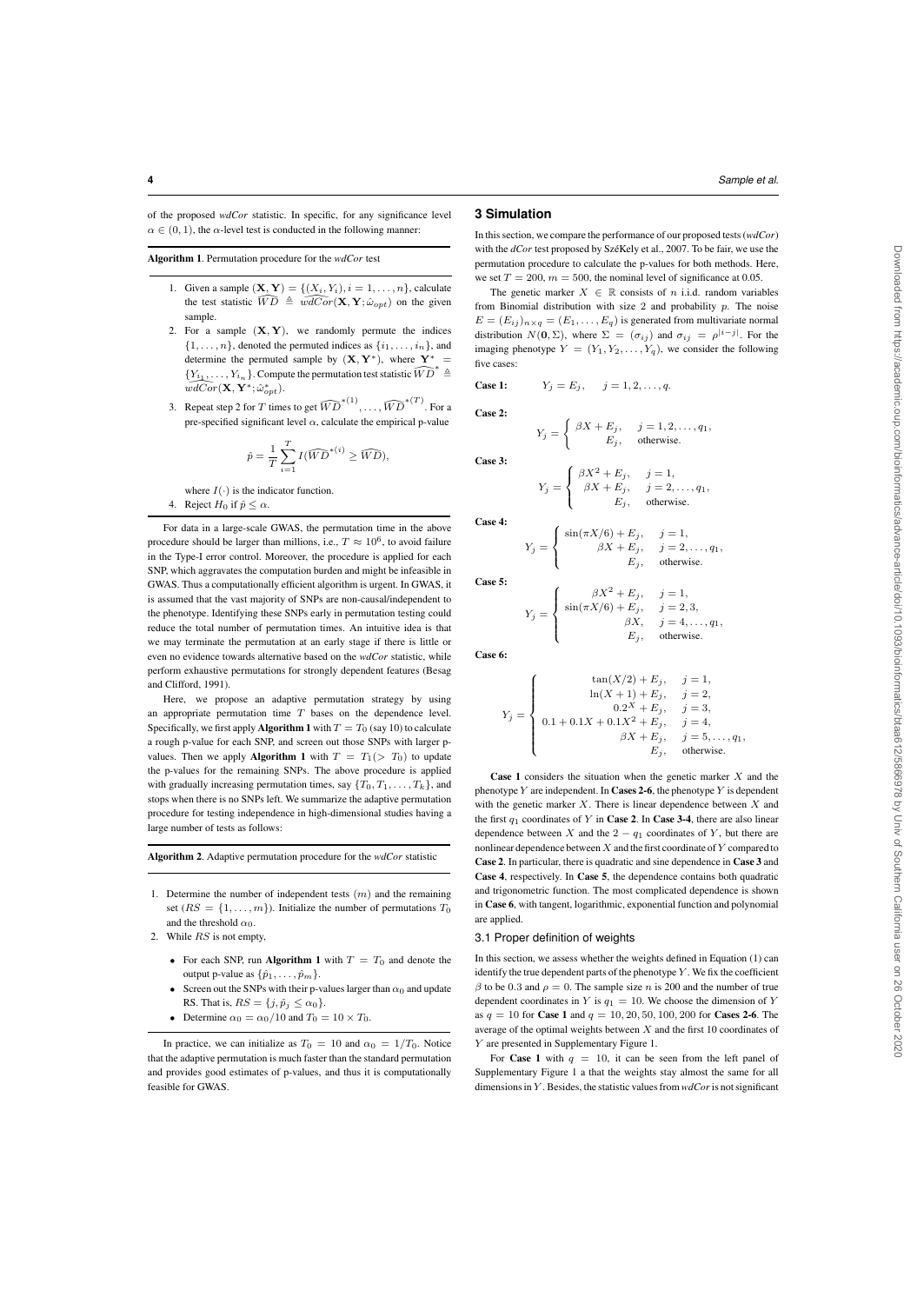different from those from  $dCor$ . This is expected because  $X$  is independent with Y and *wdCor* reduces to *dCor* in this case.

From the top panels of Supplementary Figure 1 b, we can see that the weights of the true dependent indexes, say  $1, \ldots, q_1$ , are basically identical and considerably larger than those of independent indexes. Furthermore, their gaps increase as the dimension of  $Y$  increases, or the sparsity of  $Y$  increases. When all dimensions in  $Y$  are dependent with  $X$  ( $q = 10$ ), the *wdCor* statistic is slightly larger than the *dCor* statistic. This indicates the superiority of our proposed *wdCor* over *dCor* in the high-dimensional scenarios.

Supplementary Figure 1 c presents the average weights for the first  $q_1$ dimension of Y in Cases 3-6. Although the first  $q_1$  weights is not the same, their values are much larger than the remaining values. It is not surprising but reassuring that the weights from those independent indexes become close to 0 as the sparsity of Y increases regardless of linear or nonlinear cases. It suggests that our proposed weights allocation strategy is able to distribute non-zero weights to the true important indexes.

# 3.2 Type-I error

In Case 1,  $X$  and  $Y$  are independent and thus the type-I error is calculated. We choose the sample size as  $n = 100, 200, 300$ , and the dimension of Y as  $q = 10, 50, 100, 200, 400, 600$ . For  $\rho$ , we set it to be 0 and 0.5 for uncorrelated and correlated scenarios, respectively.

The empirical p-values are given in Supplementary Table 1. It can be seen from Supplementary Table 1 that the estimated p-values of the two tests are controlled fairly well around 0.05 for all cases. This implies that the null distributions of the *wdCor* statistic and the *dCor* statistic are well approximated from the permutation procedure.

#### 3.3 Statistical power

In this section, we will compare the power of  $dCor$  and  $wdCor$  especially in the ultra-high dimension situations. Cases 2-6 consider the genetic marker  $X$  that has linear or nonlinear dependence with the phenotype Y. We choose the sample size  $n = 100, 200$ , set the dimension of Y as  $q = 100, 200, 400, 600, 800, 1000$ , and use the same setting  $\rho$  as in Section 3.2. For the coefficient  $\beta$ , we set it to be a fixed value 0.3 or a random value generated from  $N(0, 0.4)$ .

The power for  $dCor$  and  $wdCor$  under different settings were presented in Supplementary Table 2. It can been seen that the empirical p-values of the  $wdCor$  is larger than those of the  $dCor$  in all cases, which suggests the necessity of introducing weights into the distance correlation.

To better portray the decays tendency of the empirical p-values as dimension increases, Figure 1 plots the power versus the dimension  $q$  for both the dCor and  $wdCor$  methods. It can be seen that the gaps in the empirical p-values between the two tests increases with the dimension  $q$ increase. What's more, when given sufficient sample (in our simulation  $n = 200$ , the declining speed is much slower for the  $wdCor$  test compared to the  $dCor$  test. For both tests, the performance in **Cases 3** and 5 is much better than those in Cases 2 and 4. This is because the distance correlation tends to perform better in detecting the quadratic dependence compared to the trigonometric dependence. Yet even in handling such weak association, our proposal still has detection power no less than 0.6 in Case 2 and 0.7 in Case 4. Case 6 includes some nonlinear dependence that are not contained in Case 2-5. Among them, the strongest dependence is from the tangent function, and the weakest is from the polynomial function.Even though, the polynomial function still have stronger dependence than the linear function.

# **4 ADNI data analysis**

Alzheimer's disease (AD) is a common degenerative disease of the central nervous system. It mainly occurs in the elderly over 65 years old. Clinical manifestations are often memory impairment, cognitive deficit, language decline and so on, which seriously affect people's life and health.

The genome-wide association study has greatly promoted the study of the genetic traits of AD and detected a large number of candidate genes of AD. Labeling AD-related genes with SNPs has become a new breakthrough in the study of AD. At the same time, imaging techniques are also applied to the study of brain structure and function. Thus by combining neuroimaging and genomics, it is more likely to discover the underlying biological pathogenesis of the disease, and to identify genes associated with AD.

#### 4.1 Data processing

To illustrate the usefulness of the proposed method, the brain MRI data were used as phenotypes in GWAS and were obtained from ADNI database (adni.loni.usc.edu). The ADNI was launched in 2003 by the National Institute on Aging, National Institute of Biomedical Imaging and Bioengineering, Food and Drug Administration, private pharmaceutical companies and non-profit organizations as a \$60 million, 5-year publicprivate partnership. The primary goal of ADNI has been to test whether serial magnetic resonance imaging (MRI), positron emission tomography, other biological markers, and clinical and neuropsychological assessment can be combined to measure the progression of mild cognitive impairment (MCI) and early Alzheimer's disease (AD). Determination of sensitive and specific markers of very early AD progression is intended to aid researchers and clinicians in developing new treatments and monitoring their effectiveness, as well as lessening the time and cost of clinical trials. The principal investigator of this initiative is Michael W. Weiner, MD, at the VA Medical Center and University of California, San Francisco. ADNI is the result of efforts of many coinvestigators from a broad range of academic institutions and private corporations, and subjects have been recruited from over 50 sites across the U.S. and Canada. The goal was to recruit 800 subjects, but the initial study (ADNI-1) has been followed by ADNI-GO and ADNI-2. To date, these three protocols have recruited over 1500 adults, ages 55 to 90, to participate in the research, consisting of cognitively normal older individuals, people with early or late MCI, and people with early AD. The follow-up duration of each group is specified in the protocols for ADNI-1, ADNI-2 and ADNI- GO. Subjects originally recruited for ADNI-1 and ADNI-GO had the option to be followed in ADNI-2. For up-to-date information, see www. adni-info.org.

In this study, 362 MRI scans obtained from ADNI database were used. The scans from 164 AD and 198 healthy controls were performed on a 1.5T MRI scanners with some individual protocols. The typical protocol includes the following parameters: repetition time (TR) = 2400 ms, inversion time (TI) = 1000 ms, flip angle =  $8^\circ$ , and field of view (FOV)  $= 24$  cm with a 256 × 256 × 170 acquisition matrix in the x–, y–, and z– dimensions, which yields a voxel size of  $1.25 \times 1.26 \times 1.2$  mm<sup>3</sup>.

We process the MRI data by using the following steps: anterior commissure and posterior commissure correction, skull-stripping, cerebellum removal, intensity inhomogeneity correction, segmentation, and registration (Shen and Davatzikos, 2004). After segmentation, we segment the brain data into four different tissues: gray matter (GM), white matter (WM), ventricle (VN), and cerebrospinal fluid (CSF). We use the deformation field to generate RAVENS maps (Davatzikos et al., 2001a) to quantify the local volumetric group differences for the whole brain and each of the segmented tissue type (GM, WM, VN, and CSF), respectively. Moreover, we automatically label 93 ROIs on the template and transferred the labels following the de-formable registration of subject images (Davatzikos et al., 2001b). To simplify the analysis of each ROI, we first select the labeled ROIs and their corresponding voxel sites on the template, and extract the voxels on the identical sites as the template on the register image of each subject to obtain the same voxel number for each subject.

The SNP data were genotyped using the Human 610-Quad BeadChip (Illumina, Inc., San Diego, CA). Quality control and SNP screening were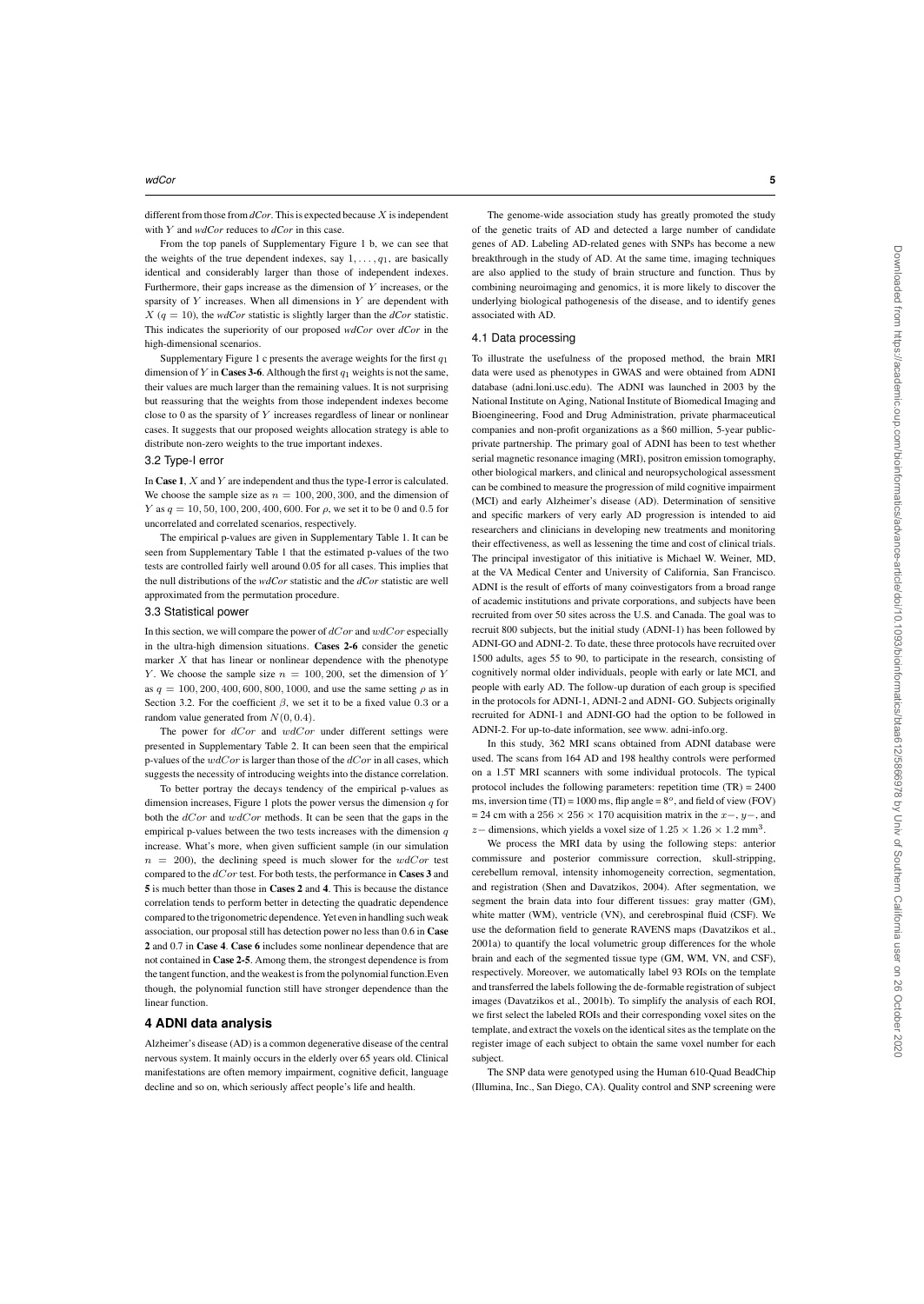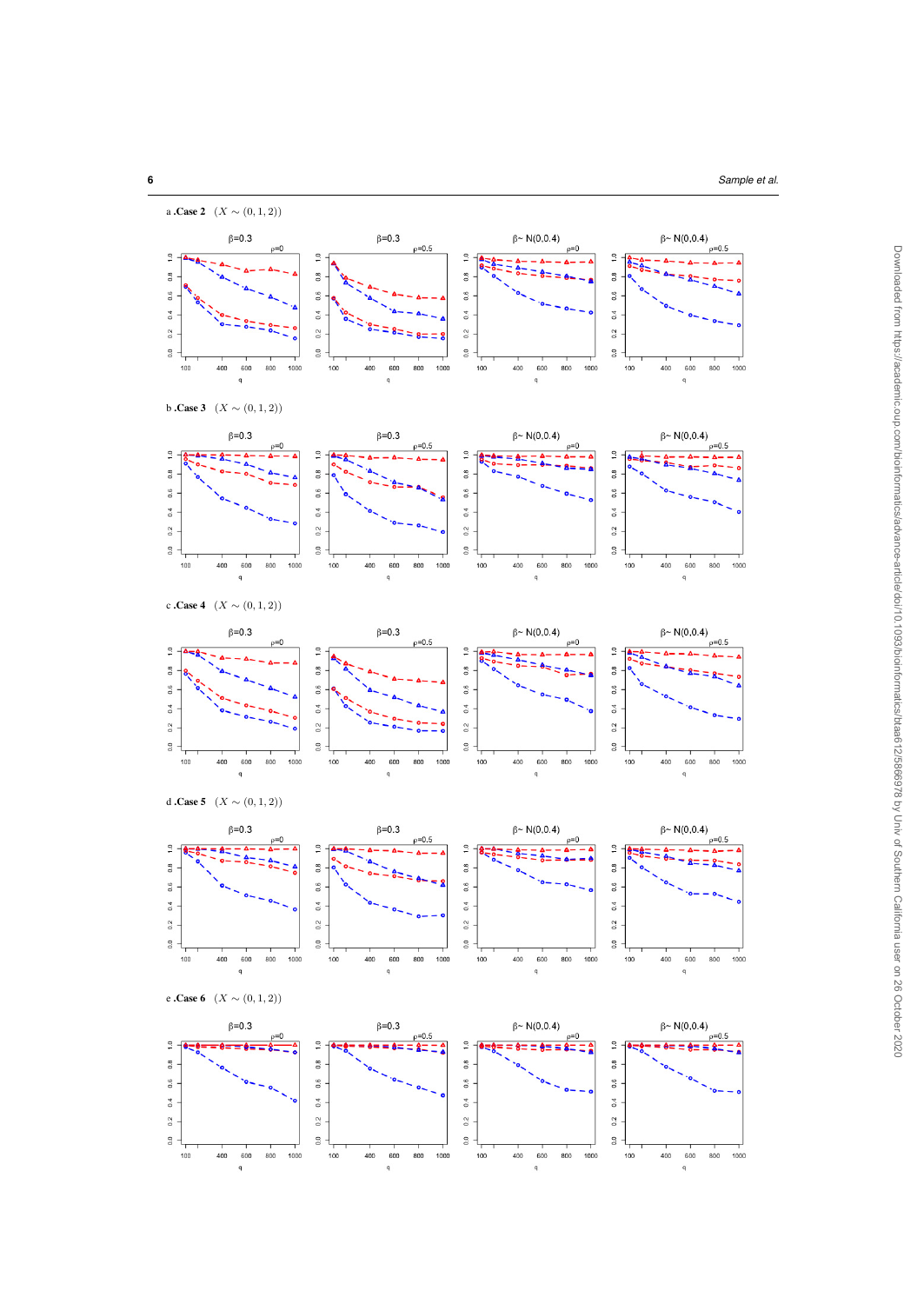|  | Table 1. Top 10 SNP-ROI paris identified by wdCor and dCor |  |
|--|------------------------------------------------------------|--|
|  |                                                            |  |

| <b>ROI</b>                             | <b>SNP</b> | <b>CHR</b>     | <b>BP</b> | p.value    | wdCor | dCor  | Gene              |  |  |  |  |
|----------------------------------------|------------|----------------|-----------|------------|-------|-------|-------------------|--|--|--|--|
| wdCor                                  |            |                |           |            |       |       |                   |  |  |  |  |
| posterior limb of internal capsule     | rs12721364 | 12             | 48231430  | $2.0e-0.8$ | 0.340 | 0.229 | LINC02354         |  |  |  |  |
| posterior limb of internal capsule     | rs2765588  | 13             | 103863278 | $4.0e-08$  | 0.317 | 0.253 | None              |  |  |  |  |
| right amygdala                         | rs2075650  | 19             | 45395619  | $4.0e-07$  | 0.305 | 0.275 | TOMM40            |  |  |  |  |
| right medial occipitotemporal gyrus    | rs8095770  | 18             | 53093724  | $4.0e-07$  | 0.346 | 0.251 | TCF4              |  |  |  |  |
| left precuneus                         | rs7933176  | 11             | 100052221 | $5.0e-07$  | 0.314 | 0.226 | CNTN <sub>5</sub> |  |  |  |  |
| right medial frontal gyrus             | rs924598   | 5              | 35267238  | 5.0e-07    | 0.342 | 0.236 | None              |  |  |  |  |
| left superior parietal lobule          | rs11201974 | 10             | 88067925  | $6.0e-07$  | 0.326 | 0.206 | <b>GRID1</b>      |  |  |  |  |
| left parahippocampal gyrus             | rs2622927  | 1              | 47861163  | 7.0e-07    | 0.319 | 0.237 | LINC01389         |  |  |  |  |
| left superior occipital gyrus          | rs9864595  | 3              | 4420255   | 8.0e-07    | 0.323 | 0.189 | SUMF1             |  |  |  |  |
| left uncus                             | rs2075650  | 19             | 45395619  | 8.0e-07    | 0.299 | 0.247 | TOMM40            |  |  |  |  |
| dCor                                   |            |                |           |            |       |       |                   |  |  |  |  |
| right amygdala                         | rs2075650  | 19             | 45395619  | $2.0e-07$  | 0.305 | 0.275 | TOMM40            |  |  |  |  |
| right occipital pole                   | rs8076012  | 17             | 47101989  | 2.0e-07    | 0.317 | 0.276 | IGF2BP1           |  |  |  |  |
| left parietal lobe white matter        | rs17565737 | 10             | 93361825  | $3.0e-07$  | 0.308 | 0.283 | HECTD2-AS1        |  |  |  |  |
| right lateral ventricle                | rs713532   | 16             | 71371993  | 5.0e-07    | 0.284 | 0.263 | None              |  |  |  |  |
| right temporal lobe white matter       | rs7088910  | 10             | 6030194   | $5.0e-07$  | 0.281 | 0.281 | None              |  |  |  |  |
| right temporal lobe white matter       | rs713532   | 16             | 71371993  | $6.0e-07$  | 0.291 | 0.282 | None              |  |  |  |  |
| left anterior limb of internal capsule | rs17565737 | 10             | 93361825  | $7.0e-07$  | 0.277 | 0.262 | HECTD2-AS1        |  |  |  |  |
| left subthalamic nucleus               | rs1157531  | $\overline{4}$ | 13882785  | $2.0e-06$  | 0.299 | 0.266 | LINC01182         |  |  |  |  |
| left amygdala                          | rs2075650  | 19             | 45395619  | $2.0e-06$  | 0.285 | 0.266 | TOMM40            |  |  |  |  |
| right caudate nucleus                  | rs12077089 | 1              | 85298014  | $3.0e-06$  | 0.285 | 0.271 | LPAR3             |  |  |  |  |

conducted on the SNP data as introduced in a previous study (Huang et al., 2015). Moreover, the remaining missing genetic data were imputed as the modal value. After these procedures, we retain 362 subjects, and each subject had 501675 SNPs.

# 4.2 Data Analysis and Results

We treat the 93 ROIs as different functional phenotypes, and perform chromosome-wide tests separately. Before analysis, we perform multiple linear regression analysis to adjust the confounding effects from covariates including gender, age, whole brain volume, and the top 5 principal component scores in SNPs, and the resulting residual matrix is stored for the next step.

For each ROI, there only exist a few strong-associated SNPs, screening out those weakly associated SNPs can greatly reduce unnecessary calculation. Since the SNP having larger value of  $wdCor$  tends to have stronger dependence with the ROI, we calculate the empirical weighted distance correlation for each SNP with the ROI, denoted by  $\widehat{W}\widehat{D}_k$  for  $k = 1, 2, \ldots, p$ , where p is the total number of SNPs. Then we keep the stronger associated SNPs and let the active set  $\mathscr A$  be

$$
\mathscr{A} = \{k : \widehat{WD}_k \ge \gamma, k = 1, 2, \dots, p\},\
$$

where the thresholding parameter  $\gamma$  is to distinguish the active SNPs from the inactive ones. Then we borrow the idea of random decoupling in Barut et al., 2016 to determine the  $\gamma$ , the procedure is described as follows.

We generate a set of pseudo-predictors **Z** by randomly permuting the rows of each SNP, and compute the empirical weighted distance correlation for **Z** and the ROI, denoted by  $\widehat{WD}_{p+k}$  for  $k = 1, 2, \ldots, p$ . The  $\hat{\gamma}_{max} =$  $max_{k=1,2,...,p} \widehat{WD}_{p+k}$  can be seen as a cutoff value to distinguish the active SNPs from the inactive ones. According to Barut et al. (2016), a more practical approach is to choose the  $\hat{\gamma}_{(q)}$  as cutoff value,  $\hat{\gamma}_{(q)}$  is the the  $q_{th}$  quantile of  $\{\widehat{WD}_{p+k}, k = 1, 2, \ldots, p\}$ , where  $0 \le q \le 1$ . Thus we repeat this procedure B times and compute the mean of  $\{\hat{\gamma}_{(q)}^b\}_{b=1}^B$ , denoted by  $\hat{\gamma}_{(q)}^*$ . Consequently, the active set  $\mathscr A$  is

$$
\hat{\mathscr{A}} = \{k : \widehat{WD}_k \ge \hat{\gamma}_{(q)}^*, k = 1, 2, \dots, p\}.
$$

Following from Barut et al. (2016), the useful range for  $q$  is [0.95,1]. In our method, we take  $B = 10$  and  $q = 0.99$ , which exhibit reasonable performance of the thresholding rule.

Next, we apply the  $wdCor$  statistic to test the association between each SNP and each voxel-based ROI respectively. We also include the results based on the *dCor* statistic for comparison. To be fair, the p-values from both tests are obtained via the adaptive permutation procedure as in Algorithm 2.

The top 10 SNP-ROI pairs identified by the *wdCor* and *dCor* tests for all ROIs and chromosomes are reported in Tables 1. It is hard to choose the threshold due to the dependence of the tests, thus we consider the threshold 5.0e−<sup>8</sup> commonly used in GWAS. SNP rs12721364 (pvalue= $2.0e^{-8}$ ) and SNP rs2755588 (p-value= $4.0e^{-8}$ ) are significantly associated with the posterior limb of internal capsule (PLIC) via  $wdCor$ test. Hall et al., 2016 showed the structural damage of PLIC is related to executive dysfunction, attention deficit, visual space defect, memory loss and cognitive impairment, and most of these symptoms are consistent with the clinical symptoms of AD.

Besides, wdCor test detects several SNP-ROI pairs with strong association. The SNP rs7933176 on gene CNTN5 is highly associated with the left precuneus (p-value= $5.0e^{-7}$ ). The precuneus is involved in source memory, and Karas et al., 2007 found the disproportionate atrophy in the precuneus of patients with early-onset AD. The gene CNTN5 was also identified to be of heightened interest with AD (Biffi and Alessandro, 2010). The SNP rs2075650 on TOMM40 was detected to have a strong correlation with 2 ROIs. The p-values obtained by  $wdCor$  test are  $4.0e^{-7}$ for the right amygdala and 8.0e−<sup>07</sup> for the left uncus. Moreover, the rs2075650–right amygdala pair is also detected intensively associated via  $dCor$  test (p-value= $2.0e^{-7}$ ). Huang et al., 2016 and Michal et al., 2018 pointed out that the polymorphism of rs2075650 on TOMM40 may be an independent risk factor of developing AD. Liu et al., 2018 also explained the relationship between rs2075650 and AD. The amygdala is related to aberrant motor behavior and potentially associated with anxiety and irritability. Several studies found considerable shrinkage of amygdala of AD patients (Knafo, 2012; Poulin et al., 2011; Denys et al., 1993).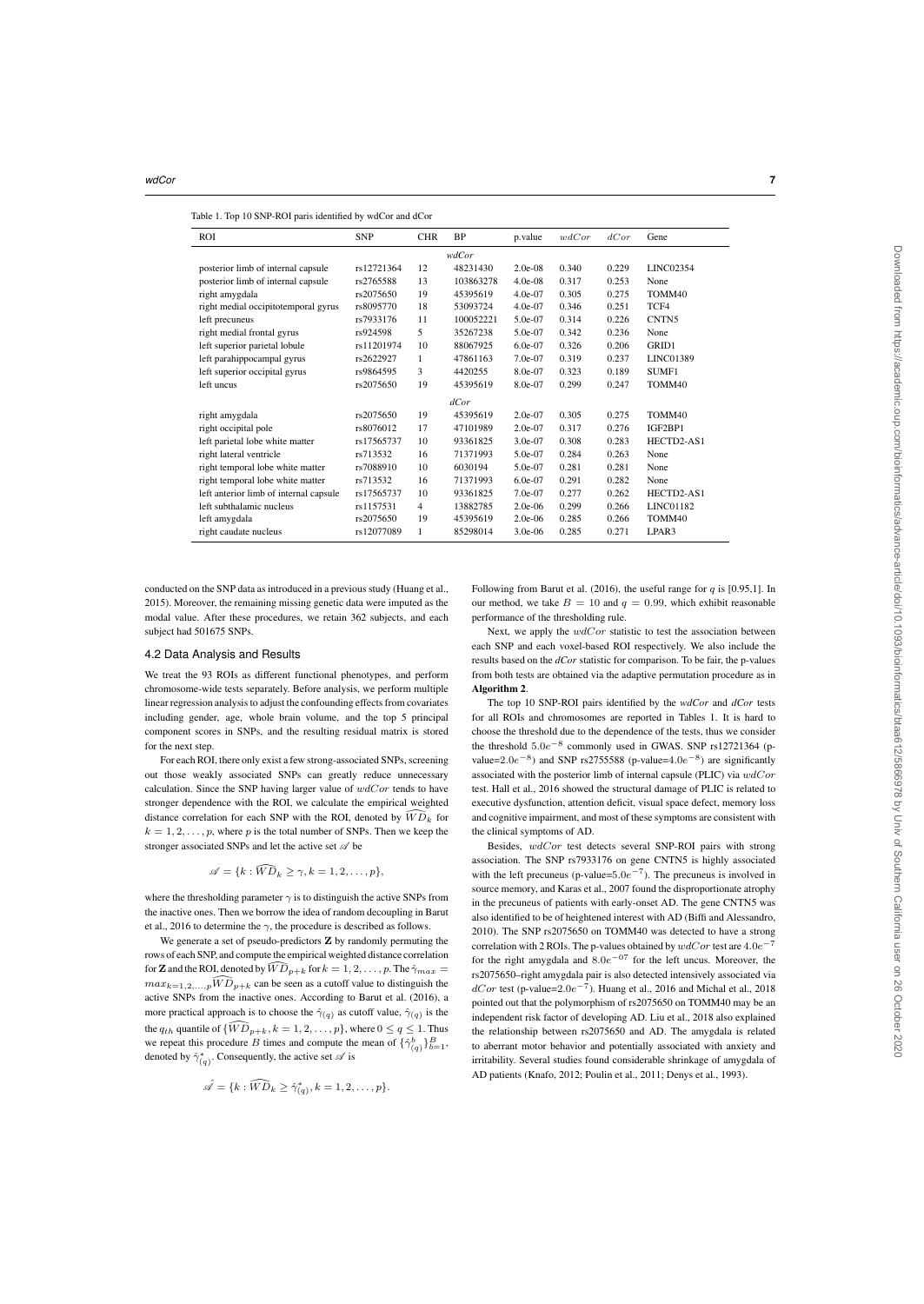**8** *Sample et al.*

Compared with the FVGWAS proposed by Huang et al., 2015, our method can detect more SNPs with small p-values. Huang et al., 2015 carried out FVGWAS for the whole-brain data but did not detect any significant SNP with p-value <  $5.0e^{-0.8}$ , while our  $wdCor$  method detects two significant SNPs. Besides, eight strong associated SNPs (pvalue= $e^{-07}$ ) are detected in our method, compared with only four in Huang et al., 2015. Supplementary Figure 3 presents the spatial distribution of the optimized weights of three strong associated SNP-ROI pairs by the wdCor test respectively.

## **5 Discussion**

We present the  $wdCor$  test for voxel-based imaging genetic association, and test it extensively on simulated and ADNI dataset. The  $wdCor$  is much powerful than the  $dCor$ , in that is has comparable performance on low-dimensional data and improved performance on high-dimensional data.

The main insight  $wdCor$  uses is that the independent coordinates of phenotypes are removed from the test statistic by assigning ignorable weights to the corresponding dimensions. The original  $dCor$  puts equal weights to each dimension and thus might occur the curve of dimensionality in dealing with voxel-based phenotypes. To determine the p-values of the wdCor test, a traditional permutation procedure is introduced in general and an adaptive permutation procedure is proposed to alleviate the computational burden in genome-wide association analysis.

The simplicity of the  $wdCor$  statistic makes it more flexible and more easily adapted to different circumstances. Inherited from  $dCor$ ,  $wdCor$ does not rely on any model or distribution assumptions, and is easy to implement. Moreover,  $wdCor$  can detect the both linear and non-linear dependence between two random variables of any finite dimensions.

We show the rationality and superiority of introducing weights by extensive simulation studies. The proposed  $wdCor$  test overwhelmingly improved the statistical power compared the  $dCor$  test, especially when the dimension is hundreds or even higher.

We apply  $wdCor$  to test the independence between 93 ROI phenotypes and SNPs from the ADNI datasets. Our proposed method detects two significant SNP-ROI pairs, while the dCor test cannot detect any significant SNP.

There are two substantial issues to be addressed in our future research. First, since our  $wdCor$  is still a single SNP analysis framework, there exists unobserved dependence between SNPs, such as the causal relationship between SNPs, dependence between adjacent SNPs, and the interaction between SNPs. All these unobserved SNP-SNP interactions may undermine the power of wdCor. Alternative methods for testing the dependence between a single SNP set and an individual phenotype have been shown to be useful for improving the efficacy of GWAS (Ge et al., 2012; Thompson et al., 2013). Therefore, it is of great importance to generalize our  $wdCor$  test for multi-multi dimensional correlation analysis to map the association between a SNP set and a functional neuroimaging phenotype. Second, in order to improve the power of  $wdCor$ , we add the parameter  $\gamma$  to the weight vector and choose the optimal values from a list of candidate values. This does give us a higher statistical power, but at the same time it loses computational efficiency. To alleviate this problem, we have optimized the R code using C++ with Rcpp package, the R package –wdcor– are available on GihHub (https://github.com/yangyuhui0129/wdcor).

#### **Acknowledgements**

We thank the Editor, the Associate Editor, Jinbo Xu and two referees for their insightful comments and constructive suggestions that have greatly improved the presentation of the paper.

# **Funding**

This work has been supported by the National Natural Science Foundation of China [11801540 to C.H.W.]; the Natural Science Foundation of Guangdong [ 2017A030310572 to C.H.W.]; the Fundamental Research Funds for the Central Universities [WK2040170015,WK2040000016 to C.H.W]; the National Natural Science Foundation of China [81601562 to M.Y.H]; and Science and Technology Planning Project of Guangzhou [201904010417 to M.Y.H]; the National Natural Science Foundation of China [11701590 to W.L.P]; the Natural Science Foundation of Guangdong Province of China [2017A030310053 to W.L.P]; the Young te acher program/Fundamental Research Funds for the Central Universities [17]gpy14 to W.L.P].

Data collection and sharing for this project was funded by the Alzheimer's Disease Neuroimaging Initiative (ADNI) (National Institutes of Health Grant U01 AG024904) and DOD ADNI (Department of Defense award number W81XWH-12-2-0012). ADNI is funded by the National Institute on Aging, the National Institute of Biomedical Imaging and Bioengineering, and through generous contributions from the following: Alzheimer's Association; Alzheimer's Drug Discovery Foundation; Araclon Biotech; BioClinica, Inc.; Biogen Idec Inc.; Bristol-Myers Squibb Company; Eisai Inc.; Elan Pharmaceuticals, Inc.; Eli Lilly and Company; EuroImmun; F. Hoffmann-La Roche Ltd. and its affiliated company Genentech, Inc.; Fujirebio; GE Healthcare; IXICO Ltd.; Janssen Alzheimer Immunotherapy Research & Development, LLC.; Johnson & Johnson Pharmaceutical Research & Development LLC.; Medpace, Inc.; Merck & Co., Inc.; Meso Scale Diagnostics, LLC.; NeuroRx Research; Neurotrack Technologies; Novartis Pharmaceuticals Corporation; Pfizer Inc.; Piramal Imaging; Servier; Synarc Inc.; and Takeda Pharmaceutical Company. The Canadian Institutes of Health Research is providing funds to support ADNI clinical sites in Canada. Private sector contributions are facilitated by the Foundation for the National Institutes of Health (www.fnih.org). The grantee organization is the Northern California Institute for Research and Education, and the study is coordinated by the Alzheimer's Disease Cooperative Study at the University of California, San Diego. ADNI data are disseminated by the Laboratory for Neuro Imaging at the University of Southern California.

## **Reference**

- Barut, E., J. Fan, and A. Verhasselt (2016). Conditional sure independence screening. *Publications of the American Statistical Association 111*(515), 1266–1277.
- Besag, J. and P. Clifford (1991). Sequential monte carlo p-values. *Biometrika 78*(2), 301–304.
- Biffi and Alessandro (2010). Genetic variation and neuroimaging measures in alzheimer disease. *Archives of Neurology 67*(6), 677.
- Chen, X. and H. Liu (2012). An efficient optimization algorithm for structured sparse cca, with applications to eqtl mapping. *Statistics in Biosciences 4*(1), 3–26.
- Davatzikos, C., A. Genc, D. Xu, and S. M. Resnick (2001a). Voxelbased morphometry using the ravens maps: Methods and validation using simulated longitudinal atrophy. *NeuroImage 14*(6), 1361–1369.
- Davatzikos, C., A. Genc, D. Xu, and S. M. Resnick (2001b). Voxelbased morphometry using the ravens maps: Methods and validation using simulated longitudinal atrophy. *NeuroImage 14*(6), 1361–1369.
- Denys, A., J. L. Michot, P. Jehenson, F. Forette, and F. Boller (1993). Amygdala atrophy in alzheimer's disease. *A.m.a.archives of Neurology 50*(9), 941–5.
- Du, L., J. Yan, S. Kim, S. L. Risacher, H. Huang, M. Inlow, J. H. Moore, A. J. Saykin, and L. Shen (2014). A novel structure-aware sparse learning algorithm for brain imaging genetics. *Medical Image Computing and Computer-assisted Intervention 17*, 329–336.